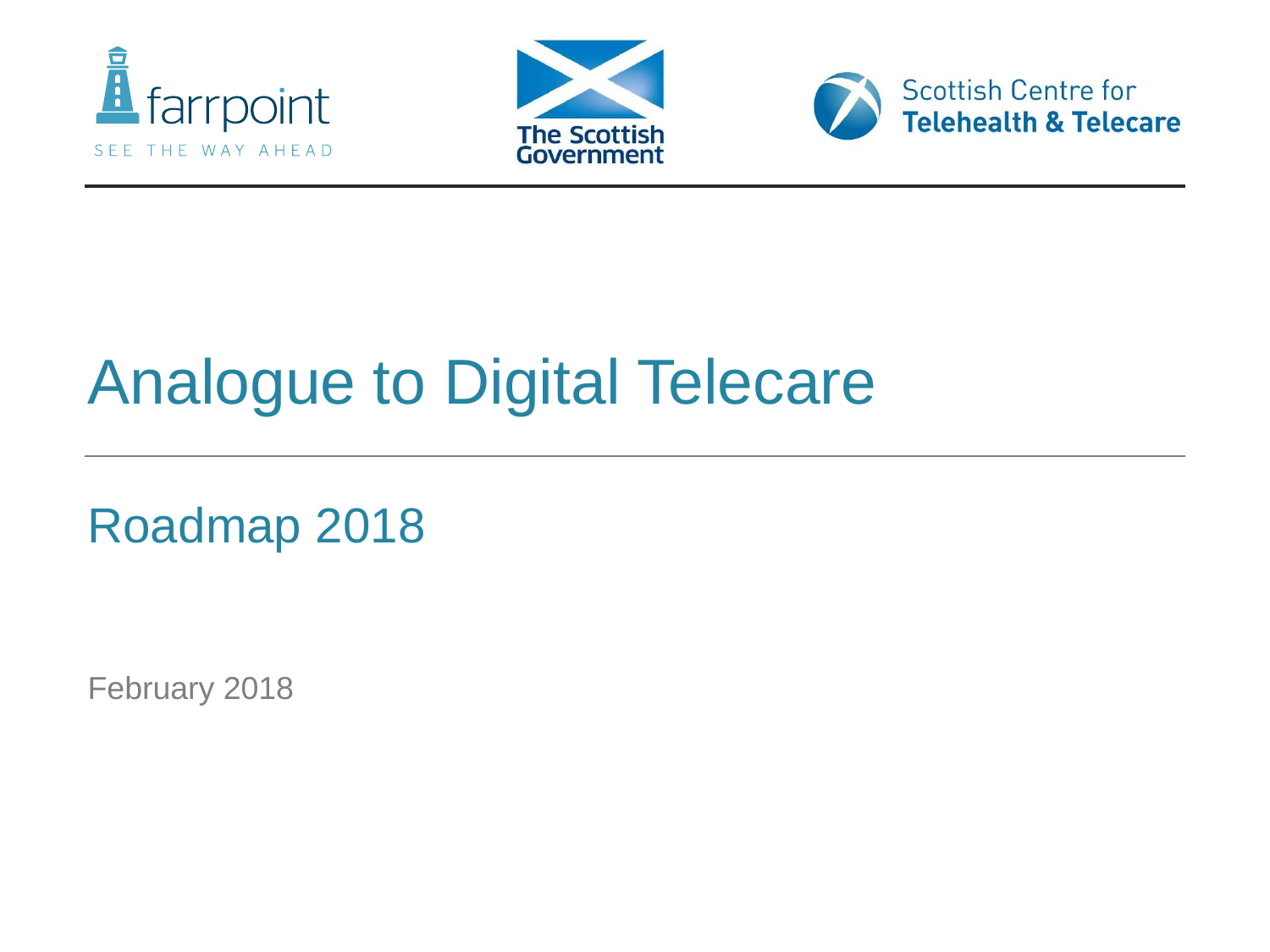#### **Contents**



- Summary
- Quarter by Quarter plan
- Deliverables
- Communication Strategy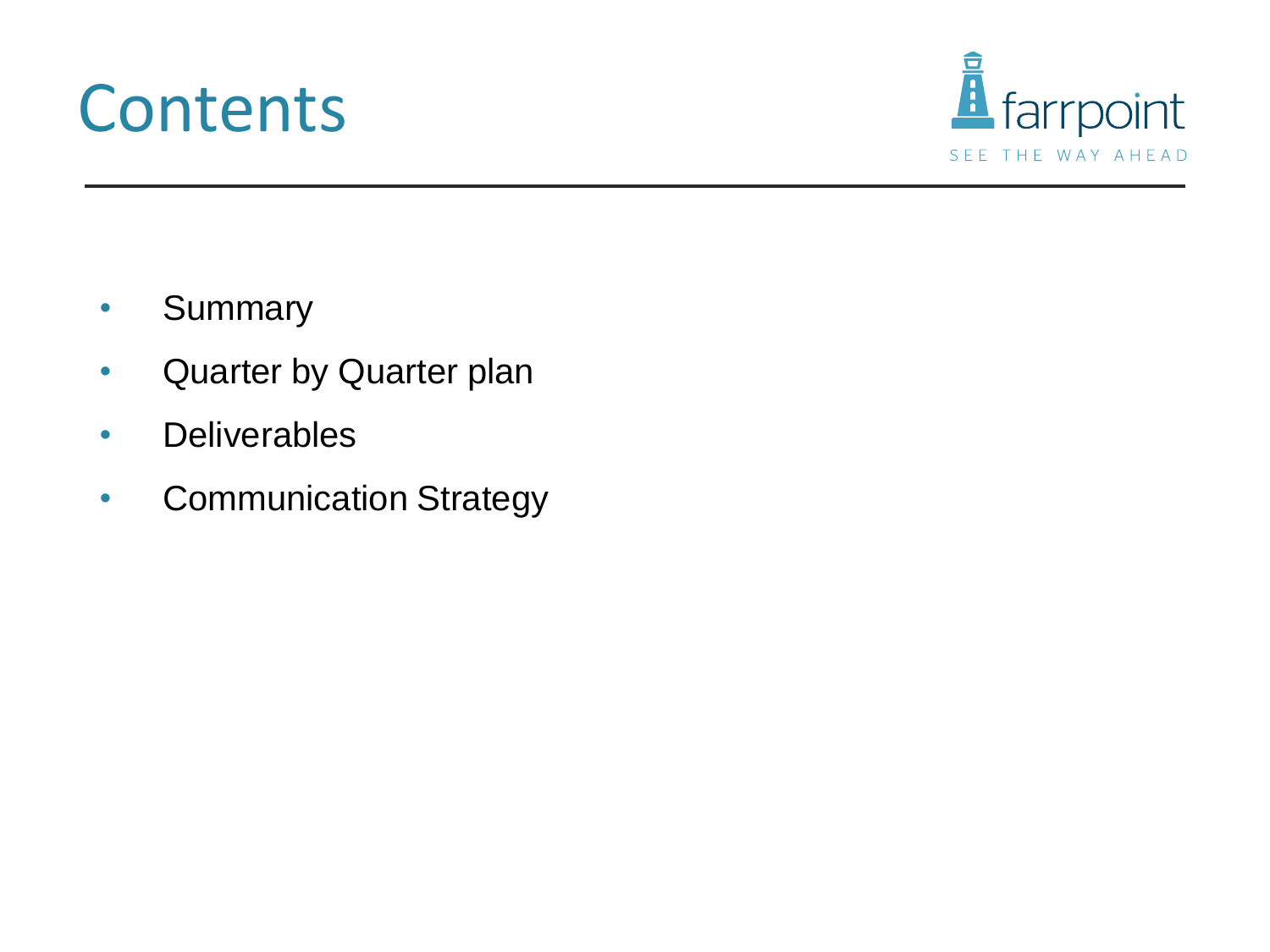## Summary



|                                                      | <b>Starting Point for the Year</b>                                                         | By the End of the Year                                                                                                              |  |  |
|------------------------------------------------------|--------------------------------------------------------------------------------------------|-------------------------------------------------------------------------------------------------------------------------------------|--|--|
| <b>Initial</b><br><b>Deployments</b>                 |                                                                                            | 6 Partnerships live as clusters with ~1000 users (of their<br>own).                                                                 |  |  |
| (Previously<br>Wave 1 and 2<br>and Hub &<br>Cluster) | 4 Partnerships Live with ~500 users.<br>NHS Highland (Albyn FitHomes) & PKC<br>partnering. | Plans for scaling initial deployments tested and ready to<br>implement.                                                             |  |  |
|                                                      |                                                                                            | Jontek, Tunstall and Cloud clustering options available.                                                                            |  |  |
|                                                      |                                                                                            | 1000 clustered users live. (WLC, A&BC, Highland,<br>Falkirk)                                                                        |  |  |
| <b>TAG</b>                                           | TAG monitoring learning from initial<br>deployments.                                       | Connectivity landscape (current and planned) fully                                                                                  |  |  |
|                                                      | Tunstall assurance visit planned.                                                          | understood and communicated.                                                                                                        |  |  |
|                                                      | Aberdeen fact find visit/call planned.                                                     | Completed assurance on Tunstall and Cloud ARC                                                                                       |  |  |
|                                                      | Cloud ARC visit planned (Communicare /<br>Appello / Tunstall).                             | solutions.                                                                                                                          |  |  |
|                                                      |                                                                                            | Programme aligned with Digital Health & Care Strategy                                                                               |  |  |
|                                                      | Monitoring of overseas best practice in place.                                             |                                                                                                                                     |  |  |
| <b>Communications</b>                                |                                                                                            | Published business case for A2DT.                                                                                                   |  |  |
|                                                      |                                                                                            | Published interim review of initial deployments.                                                                                    |  |  |
|                                                      |                                                                                            | Published final review of initial deployments.                                                                                      |  |  |
|                                                      |                                                                                            | Published full document set to provide technical, and<br>operational support to Partnerships planning and<br>undertaking A2D shift. |  |  |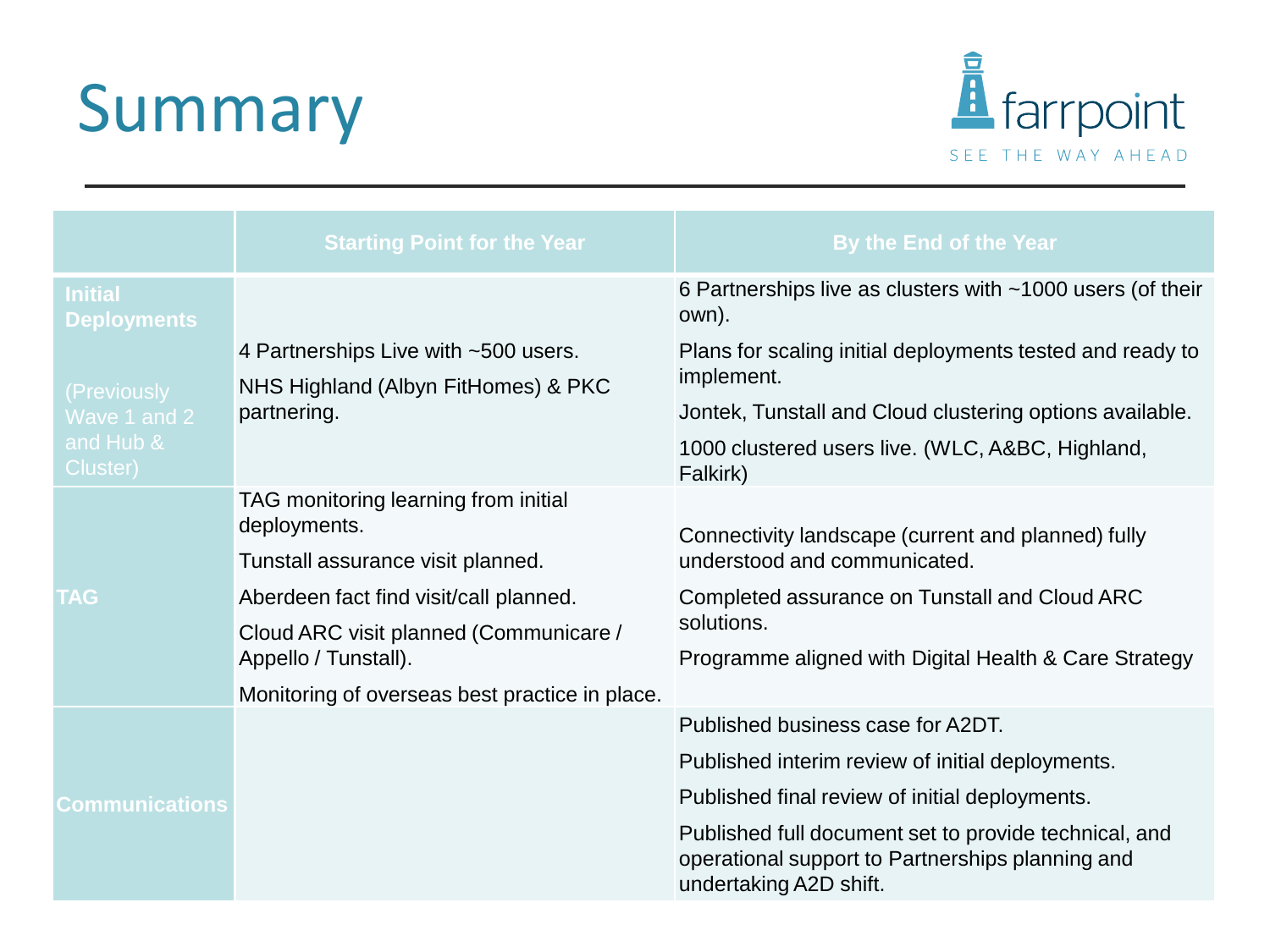## Summary



|                                                              | <b>Starting Point for the Year</b>                                                                                          | By the End of the Year                                                                                                                                                                                                                                       |  |
|--------------------------------------------------------------|-----------------------------------------------------------------------------------------------------------------------------|--------------------------------------------------------------------------------------------------------------------------------------------------------------------------------------------------------------------------------------------------------------|--|
| <b>Procurement</b>                                           | Initial comments on Scotland Excel<br>Framework provided.                                                                   | Scotland Excel tender completed and framework live<br>(including ARC equipment and cloud approaches).                                                                                                                                                        |  |
| <b>Standards,</b><br><b>Specification,</b><br><b>Process</b> |                                                                                                                             | Cenelec standard published (allows Innovation<br>workstream to push industry to implement and innovate).                                                                                                                                                     |  |
|                                                              | Liaise with BSI/Cenelec re publishing of<br>digital standard.                                                               | Developed operational learning docs from initial<br>deployments results and H&C results (published as part<br>of A2DT document set).                                                                                                                         |  |
|                                                              |                                                                                                                             | Operations standards for Digital Telecare established.                                                                                                                                                                                                       |  |
| <u>Innovation</u>                                            | Investigate potential of using other<br>Innovation Challenge processes, e.g.<br>CivTech, to address connectivity challenges | Innovation Process and partnerships in place and<br>implemented to develop three steams of innovation (setup<br>rather than delivery):                                                                                                                       |  |
|                                                              |                                                                                                                             | • Connectivity challenges: Identify partners to work with<br>to address connectivity challenge (potentially via<br>CivTech) and commenced work to address these.<br>(running trials by end of year). Range of alternative<br>connection technologies tested. |  |
|                                                              |                                                                                                                             | Telecare Development (working with industry partners<br>by end of year on technology to support changes to the<br>service model).                                                                                                                            |  |
|                                                              |                                                                                                                             | Integrated Health & Care (alpha by end of year)                                                                                                                                                                                                              |  |
|                                                              |                                                                                                                             | Commence work to look at non-technical innovation to<br>support the above programmes.                                                                                                                                                                        |  |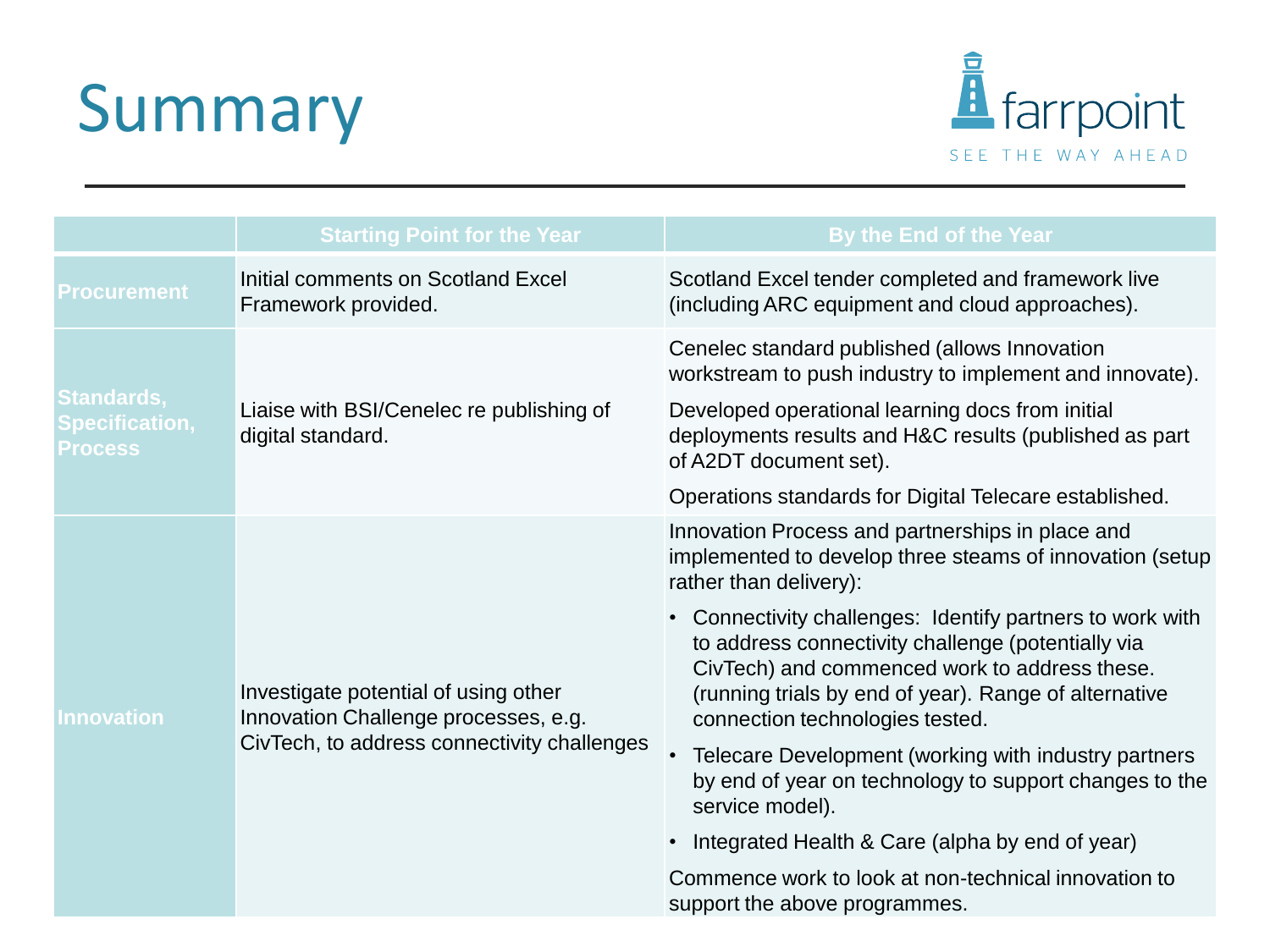### Quarter by Quarter Plan



|                                      | Q1 (April - June)<br><b>(Starting Point)</b>                                                                                                                                                                       | Q2 (July-Sept)                                                                                                                                                                                                                                              | $Q3$ (Oct – Dec)                                                                               | $Q4$ (Dec – Mar)<br>(End Point)                                                                                                                                             |
|--------------------------------------|--------------------------------------------------------------------------------------------------------------------------------------------------------------------------------------------------------------------|-------------------------------------------------------------------------------------------------------------------------------------------------------------------------------------------------------------------------------------------------------------|------------------------------------------------------------------------------------------------|-----------------------------------------------------------------------------------------------------------------------------------------------------------------------------|
| <b>Initial</b><br><b>Deployments</b> | 4 Partnerships Live (Bield,<br>PKC, ELC, CEC)<br>$~500$ users.<br>Clustering users from<br>NHS Highland (Albyn<br>FitHomes) & PKC.                                                                                 | Collect and collate<br>information from initial<br>deployments.<br>Add two further<br>Partnerships to initial<br>deployments (Aberdeen &<br>Glasgow) ~500 users.<br><b>Add Tunstall and Cloud</b><br>H&C option (Glasgow,<br>Aberdeen and<br>Communicare?). | Develop scaling plans<br>for initial deployments.<br>Complete "ready to<br>scale" checkpoints. | Finish monitoring of<br>initial deployments.<br>Complete test of scaling<br>plans and implement<br>scaling activity.<br>1000 H&C users<br>(WLC, A&BC, Highland,<br>Falkirk) |
| <b>TAG</b>                           | <b>Tunstall Assurance Visit</b><br>Aberdeen fact find<br>visit/call.<br>Approach digital<br>directorate to understand<br>current and planned<br>connectivity.<br>Monitoring of overseas<br>best practice in place. | <b>Test FTTP connectivity</b><br>approach (at Albyn<br>FitHomes).<br>Liaise with industry and<br>Ofcom to understand<br>digital rollout plans -<br>communicate to<br>Partnerships<br>Programme aligned with<br>Digital Health & Care<br><b>Strategy</b>     | Cloud ARC visit<br>completed<br>(Communicare /<br>Appello / Tunstall).                         |                                                                                                                                                                             |

Continued…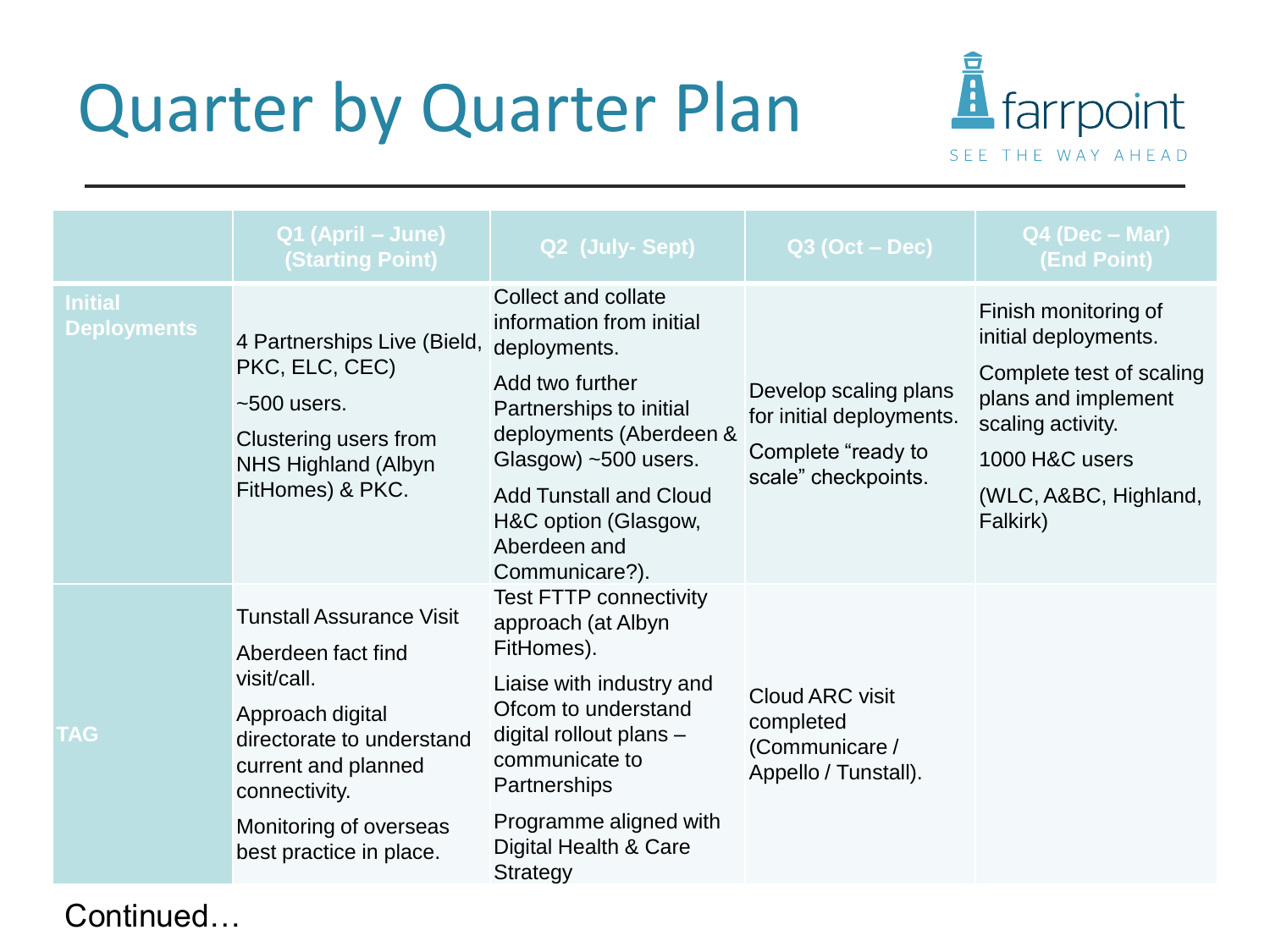### Quarter by Quarter Plan



|                                                              | Q1 (April - June)<br><b>(Starting Point)</b>                                                                                                                                                                                                                                                                                  | Q2 (July-Sept)                                                                                                                                                                                                                       | $Q3$ (Oct – Dec)                                                                                                                      | Q4 (Dec - Mar)<br>(End Point)                                                                                                                                                                                                                                                             |
|--------------------------------------------------------------|-------------------------------------------------------------------------------------------------------------------------------------------------------------------------------------------------------------------------------------------------------------------------------------------------------------------------------|--------------------------------------------------------------------------------------------------------------------------------------------------------------------------------------------------------------------------------------|---------------------------------------------------------------------------------------------------------------------------------------|-------------------------------------------------------------------------------------------------------------------------------------------------------------------------------------------------------------------------------------------------------------------------------------------|
| <b>Procurement</b>                                           | Initial comments on Scotland<br>Excel Framework provided.<br>Publish tender on PCS                                                                                                                                                                                                                                            | Evaluate tender<br>responses.                                                                                                                                                                                                        | <b>Scotland Excel</b><br>framework tender<br>complete.                                                                                | <b>Scotland Excel</b><br>framework go-live.                                                                                                                                                                                                                                               |
| <b>Standards,</b><br><b>Specification,</b><br><b>Process</b> | Liaise with BSI/Cenelec re<br>publishing of digital standard.                                                                                                                                                                                                                                                                 | Develop operational<br>learning docs from initial<br>deployment results (part<br>of A2DT document set).                                                                                                                              |                                                                                                                                       | Operational standards<br>framework in place.                                                                                                                                                                                                                                              |
| <b>Innovation</b>                                            | Investigate potential of using<br>CivTech to address connectivity<br>issues.<br>Establish relationships with<br>innovation centres to define the<br>innovation processes for the<br>Programme and identify /<br>maintain joint working<br>opportunities.<br>Commence planning of<br>Integrated Health & Care<br>developments. | Progress development of<br>coordinated innovation<br>process<br>Commence work to look<br>at non technical<br>innovation to support the<br>above programmes.<br>Identify industry partners<br>to work with on Telecare<br>Development | Draft innovation<br>process developed.<br>Scope work on<br>controlled innovation<br>environment to<br>support Telecare<br>Development | <b>Innovation Process and</b><br>partnerships in place and<br>implemented.<br>working with industry<br>partners on Telecare<br>Development.<br>Integrated Health & Care<br>alpha developed.<br><b>Test alternative</b><br>connectivity approaches<br>(eg FTTC, Whitespace,<br>Satellite). |
| <b>Communications</b>                                        | Plan development of business<br>case for A2DT, including initial<br>deployment findings.<br>Revalidate assumptions from<br>original FarrPoint reports.                                                                                                                                                                        | Publish interim review of<br>initial deployments.                                                                                                                                                                                    |                                                                                                                                       | Publish business case for<br>A <sub>2</sub> DT.<br>Publish final review of<br>initial deployments.                                                                                                                                                                                        |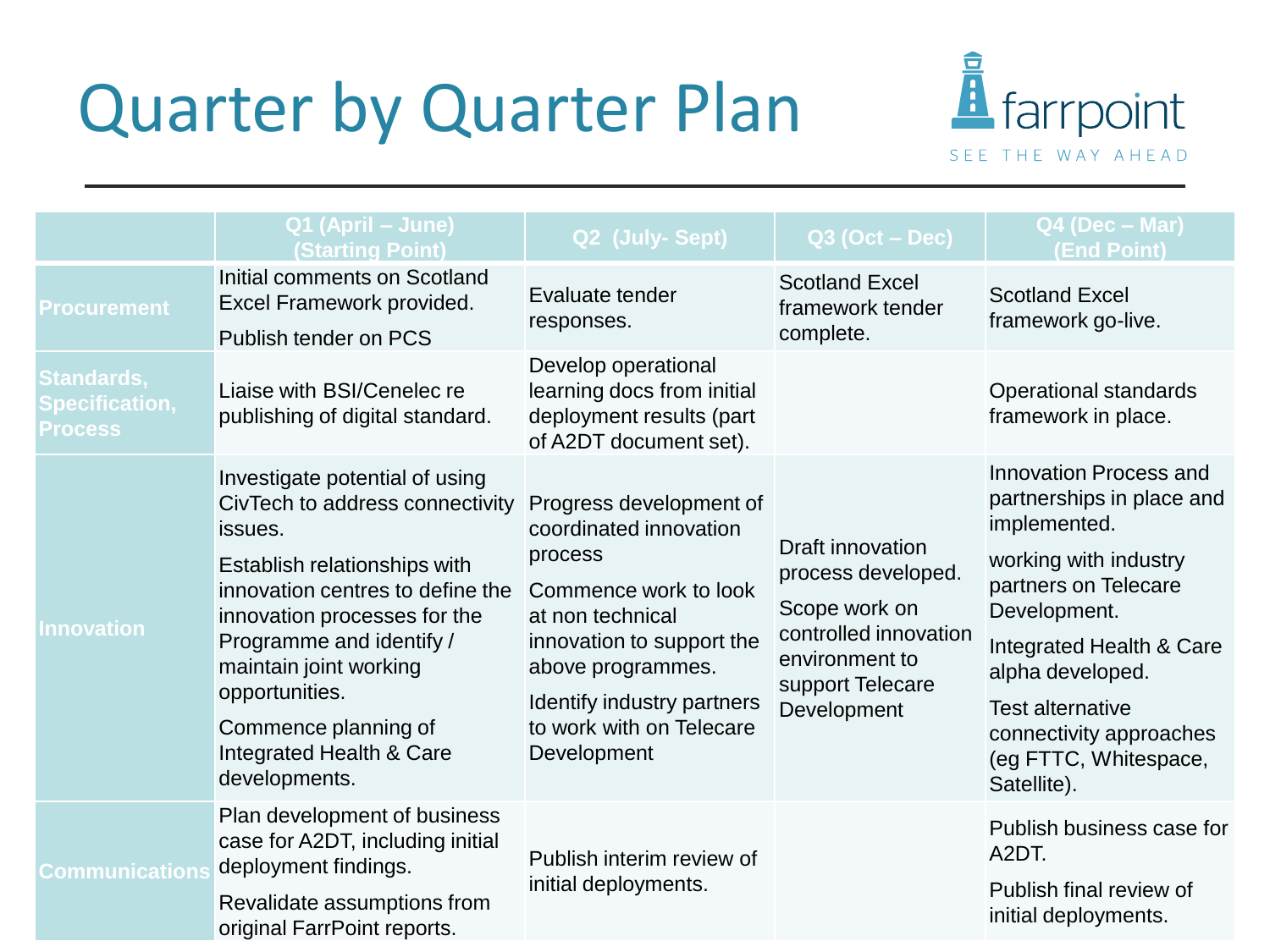# Deliverables (Main)



| <b>Deliverable</b>                                           | What?                                                                                                                                                                                                                                                                                                                          | When?                                             | Who?                                                                                         |
|--------------------------------------------------------------|--------------------------------------------------------------------------------------------------------------------------------------------------------------------------------------------------------------------------------------------------------------------------------------------------------------------------------|---------------------------------------------------|----------------------------------------------------------------------------------------------|
| Interim<br><b>Review of</b><br><i>initial</i><br>deployments | Summary of the learning from initial deployments to date, including:<br>Benefits seen<br>Q2<br><b>Issues encountered</b><br><b>Efficiencies delivered</b><br>Learning points for other Partnerships.<br>$\bullet$                                                                                                              |                                                   | <b>TAG and</b><br>initial<br>deployment<br>Partnerships                                      |
| <b>Final Review</b><br>of initial<br>deployments             | Summary of the learning following completion of initial deployments<br>monitoring period, including:<br>• Benefits seen<br>Issues encountered<br><b>Efficiencies delivered</b><br>Learning points for other Partnerships<br>Scaling plans.                                                                                     | Q <sub>4</sub>                                    | <b>TAG and</b><br>initial<br>deployments<br>Partnerships                                     |
| <b>Business Case</b><br>for A2DT                             | Business case for implementing A2DT. Including:<br><b>Financial case</b><br>$\bullet$<br>• Operational benefits/efficiencies.<br>User benefits<br><b>Technical benefits</b><br>Document will revisit and validate assumptions made in the original A2DT<br>strategy documents.                                                 | Q4                                                | <b>TAG with</b><br>input from<br>others (TBC)<br><b>on</b><br>operational /<br>user aspects. |
| A <sub>2</sub> DT<br><b>Document Set</b>                     | Full set of documentation detailing learning and advice/guidance from<br>A2DT programme to date. Documents to assist Partnerships planning<br>and implementing A2DT – from technical and operational standpoint.<br>Structure and content of document set to be determined during year<br>(initial suggestion in later slide). | Develop,<br>publish &<br>update<br>during<br>year | <b>TBC</b>                                                                                   |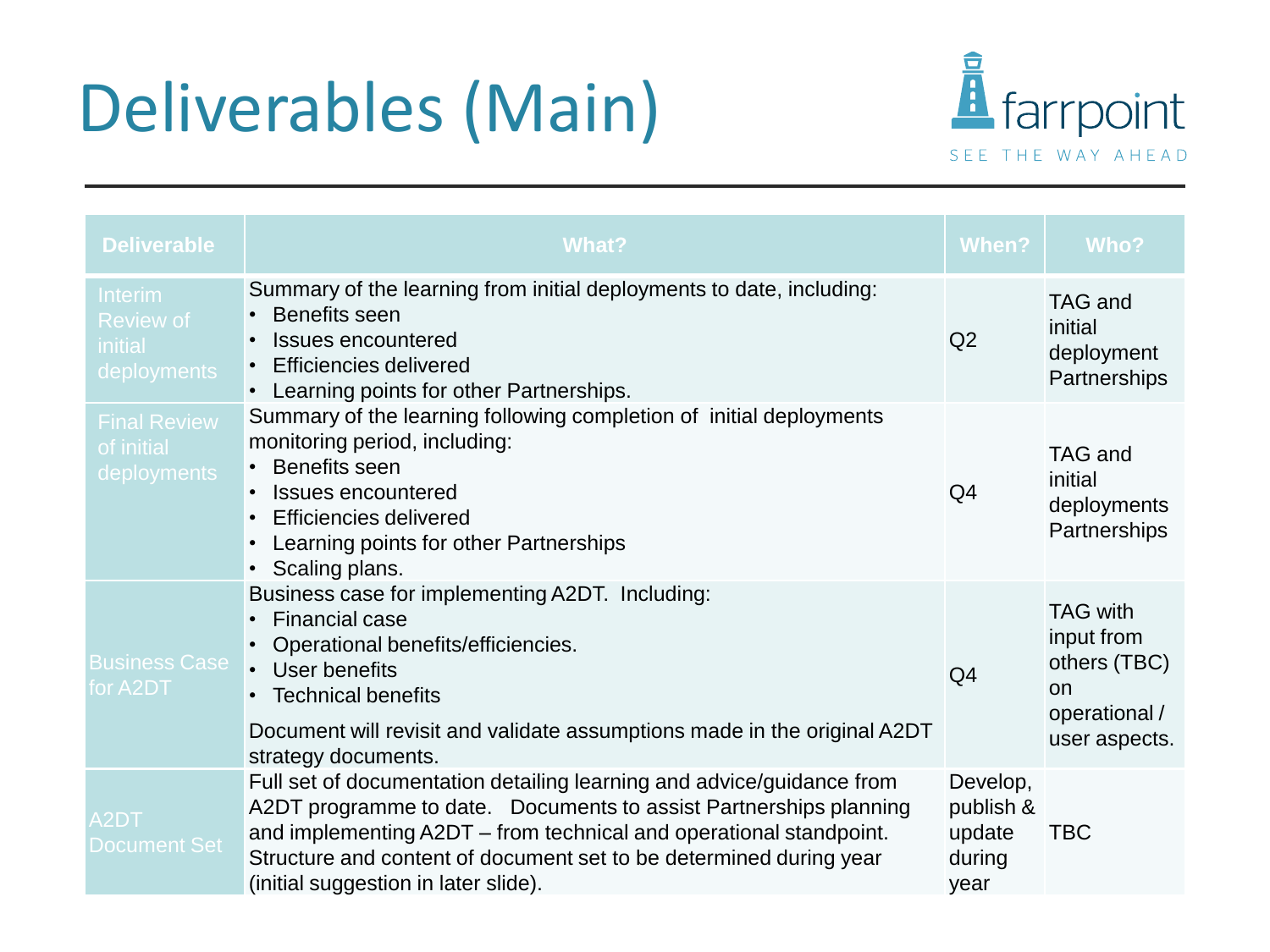## Communication Plan



| <b>Deliverable</b>   | <b>What?</b>                                                                                                                                                                                                                                                                                                                                         |
|----------------------|------------------------------------------------------------------------------------------------------------------------------------------------------------------------------------------------------------------------------------------------------------------------------------------------------------------------------------------------------|
| <b>Documentation</b> | Interim Review of initial deployments                                                                                                                                                                                                                                                                                                                |
|                      | Final Review of initial deployments                                                                                                                                                                                                                                                                                                                  |
|                      | <b>Business Case for A2DT</b>                                                                                                                                                                                                                                                                                                                        |
|                      | <b>A2DT Document Set</b>                                                                                                                                                                                                                                                                                                                             |
|                      | Tone of all documentation is advisory, not dictating, ie "Our research/results suggests"                                                                                                                                                                                                                                                             |
|                      | Audience for documentation will vary, so documentation will have different focus. Ie technical<br>document, operational documents, business case for senior management. Multiple documents may be<br>produced on same topic – but for different audiences – ie information security for IT professionals, for<br>operational staff, management, etc. |
| <b>Dashboard</b>     | Dashboard to be developed to provide management information on progress of the A2DT workstreams.<br>Dashboard to be used internally within Programme team. Wider dissemination TBA.                                                                                                                                                                  |
| <b>Marketing</b>     | Aim to widen audience to include senior managers from Partnerships and to engage with Partnerships /<br>Housing / 3 <sup>rd</sup> sector not currently fully involved.                                                                                                                                                                               |
|                      | Focus on senior management for presenting business case. Target early 2019 – potentially for regional<br>meetings.                                                                                                                                                                                                                                   |
|                      | Quarterly events to communicate progress & learning.                                                                                                                                                                                                                                                                                                 |
| <b>Events</b>        | First event to potentially include presentations from BT and VM on their plans for Digital rollout.                                                                                                                                                                                                                                                  |
|                      | Events may include private sector representatives – potentially later in the session to provide opportunity<br>for Partnerships to speak openly first.                                                                                                                                                                                               |
| <b>Other</b>         | Ongoing communications (newsletters/twitter/etc) regarding standards development and plans for rollout<br>of digital telephone services.                                                                                                                                                                                                             |